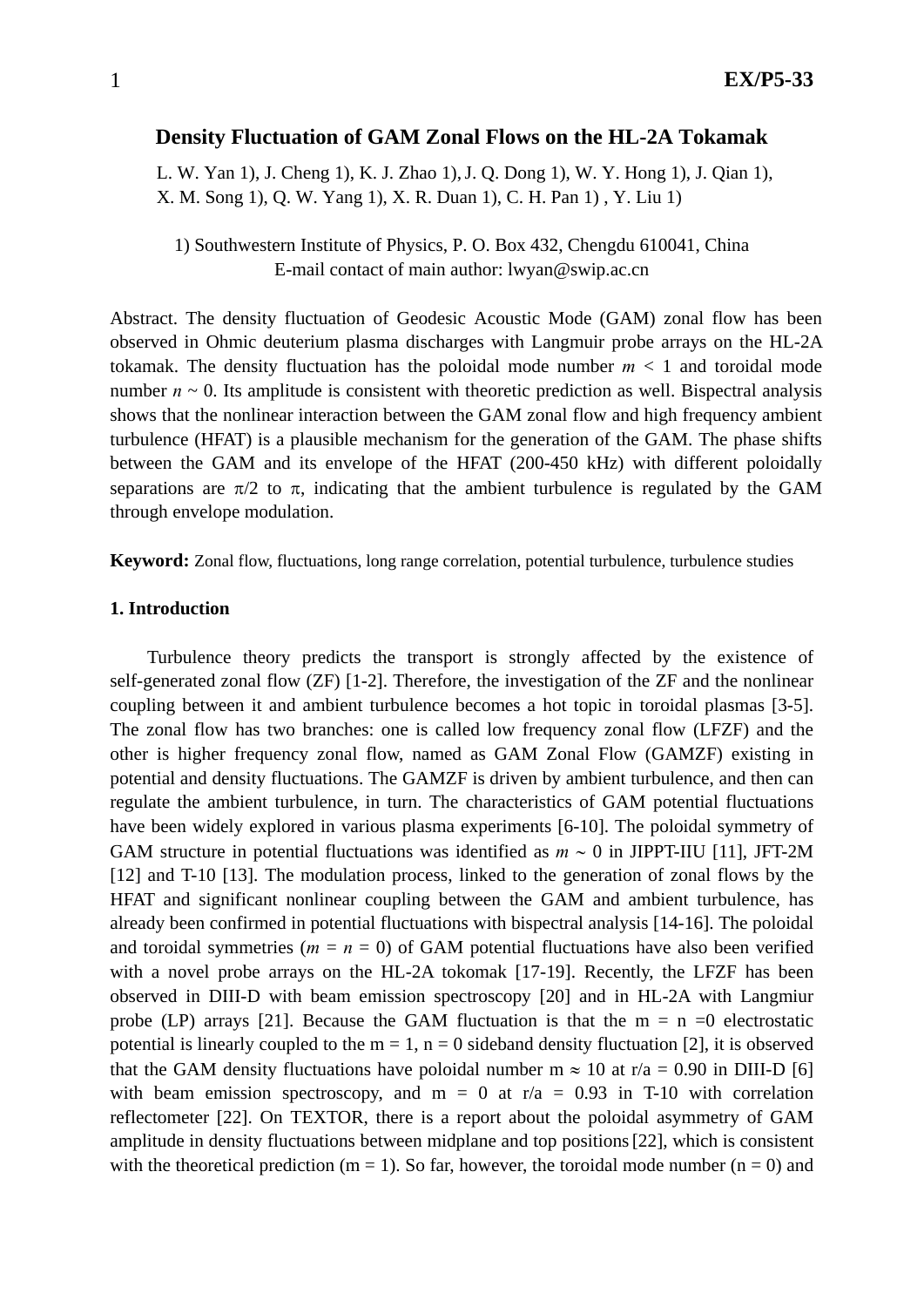the comprehensive spectral characteristics of GAM density fluctuations have not been discussed yet. Especially, there is lack of sufficient experimental evidence to confirm the nonlinear coupling between the GAMZF and the ambient turbulence in density fluctuations, though it is identified in potential fluctuations.

In this paper, the poloidal asymmetry, toroidal symmetry, and the nonlinear coupling mechanism for the GAM density fluctuations, are investigated with the LP arrays inside the last closed flux surface (LCFS). The toroidal mode number  $(n = 0)$  and amplitude of GAM density fluctuations are consistent with theoretical prediction. The nonlinear coupling between the GAMZF and the HFAT is confirmed with bispectral and envelope analysis.

This paper is arranged as follows. Part 2 introduces the data analysis methods for the GAMZF. Part 3 describes the experimental setup. The experimental results are presented in part 4. Part 5 is for the summary.

# **2. Data analysis methods 2.1. Bispectrum analysis**

Bispectrum analysis [23] consists in calculating three-cumulated spectrum defined as

$$
B(f_1, f_2) = \langle X(f_1)Y(f_2)Z^*(f_3 = f_1 \pm f_2) \rangle, \tag{1}
$$

where X (f), Y (f) and Z (f) are the Fourier components of the time traces of x (t), y (t) and z (t), respectively; the symbol  $\langle \rangle$  denotes ensemble averaging over many realizations. Three-wave interaction occurs under the condition of  $k_3 = k_1 \pm k_2$  and  $f_3 = f_1 \pm f_2$ , where  $k_j$  and  $f_j$ 

 $(j=1,2,3)$  are wave-numbers and frequencies of the three waves, respectively. The squared bicoherence is defined as,

$$
b^{2}(f_{1}, f_{2}) = \frac{|B(f_{1}, f_{2})|^{2}}{\langle X(f_{1})Y(f_{2})|^{2} \rangle \langle Z(f_{3})Z^{*}(f_{3}) \rangle}
$$
\n(2)

with  $0 \le b^2(f_1, f_2) \le 1$ . The summation of squared bicoherence is used to denote total contribution of nonlinear three-wave coupling to a Fourier component, which specifies the nonlinear coupling from many modes to a mode. It is defined as

$$
b_s^2(f = f_1 \pm f_2) = \sum_{i=1}^N b_i^2 (f_1 + f_2) / N . \tag{3}
$$

The phase angle of three-wave interaction is given by the biphase, which is a phase angle of the complex  $B(f_1, f_2)$ , defined as  $\theta = \arctan \frac{\ln B(f_1, f_2)}{B_1 B(f_1, f_2)}$  $1, J_2$  $\lim_{t \to \infty} \frac{\text{Im } B(f_1, f_2)}{1 - \sum_{i=1}^{n} a_i}$  $\text{Re } B(f_1, f_2)$  $B(f_1, f_2)$  $B(f_1, f_2)$  $\theta$  = arctan  $\frac{\text{Im } B(y_1, y_2)}{\sqrt{2\pi} \sqrt{2}}$ . In order to more exactly investigate the

three-wave coupling, it is important to obtain the bispectral function that is much larger than noise level, which has the value of  $(1-b^2)/M$ , where M is the number of realizations and  $b<sup>2</sup><1$ .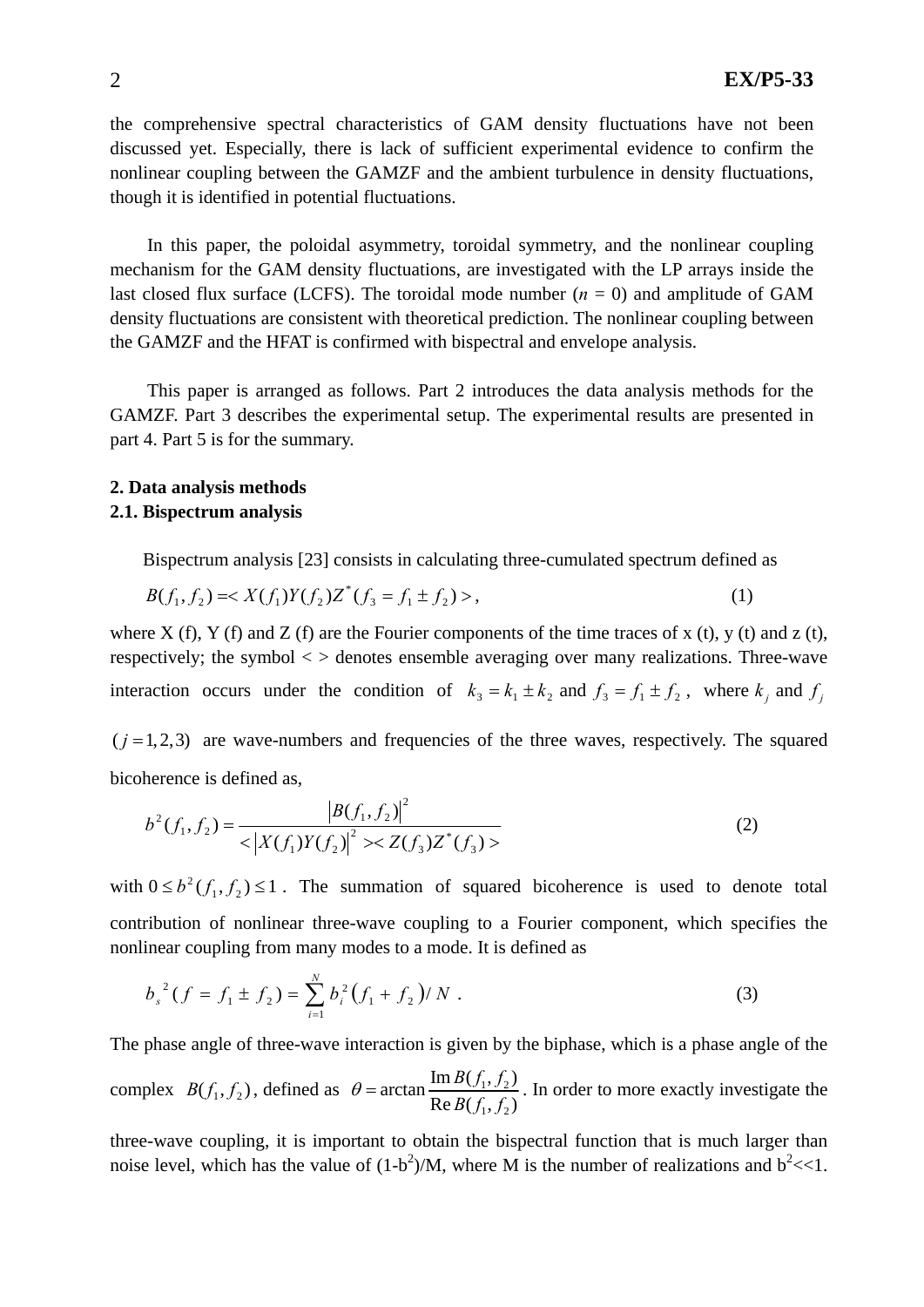Therefore, the noise level will decrease to zero if the *M*→∞. The best method to improve the signal to noise ratio and to clarify mainly nonlinear coupling is using a large M.

#### **2.2. Envelope analysis**

The modulation interaction among three waves can be characterized with envelope analysis [24]. To obtain the envelope from the original signals in finite frequency band, firstly a filtering process to the original signals needs carrying out. Then the Hilbert transform for the filtered signals  $S_f(t)$  is executed to obtain the analytic signal H(t), defined as H(t)= $S_f(t)+iH_f(t)$ , where H<sub>f</sub>(t) is the Hilbert transform of the S<sub>f</sub>(t), whose complex phase angle is shifted by  $\pi/2$ ,

$$
H_f(t) = \frac{1}{\pi} \int_{-\infty}^{\infty} \frac{S_f(t')}{t - t'} dt'.
$$
 (4)

The envelope is defined as the analysis coefficient of the analytic signal H(t). The information on the nonlinear interaction is embodied in the envelope. Thus, the modulation interaction can be identified with cross correlation technique.

# **3. Experimental setup**

HL-2A is a medium-sized tokamak with  $R = 1.65$  m and a = 0.40 m. The present experiment is carried out in Ohmic deuterium discharges with  $B_t = 1.4T$ ,  $I_p = 180$  kA, n<sub>e</sub>=1.6×  $10^{13}$  cm<sup>-3</sup>, q<sub>a</sub> ~ 3.5. Typical discharge duration is about 1500 ms. Main diagnostics in the experiment are the LP arrays located at the outer midplane [25, 26]. Recently, a novel design combined rake probes with three-step Langmuir probes (TSLPs) is used to measure the GAM density fluctuation on HL-2A, as shown in Fig. 1. The rake probe array consists of 10 tips with the diameter of 1.5 mm and height of 2 mm, the adjacent

and largest separations of 4 mm and 36 mm. The TSLP array is applied to measure the radial coherence. Both probe arrays have a toroidal span of ~1.33 m or an angle of  $37.5^{\circ}$ . They are used to determine the poloidal and toroidal mode numbers of the GAMZF simultaneously. Each tip as single probe measures the saturation ion current  $(I_s)$ . The fast Fourier transform (FFT), bispectrum technique and envelope analysis are applied to the data analysis with the duration of 200 ms. The data from LPs are digitized at the frequency  $f_s = 1$  MHz of 12 bit accuracy, corresponding Nyquist frequency of the FFT analysis is  $f_N = f_s/2 = 500$  kHz.



*FIG. 1. Schematic arrangement of two probe arrays with 5 tips* 

#### **4. Experimental results**

# **4.1. Spectral characteristics of density fluctuations with the GAM frequency**

The relative density fluctuation is replaced by the relative *Is* fluctuation because the relative temperature fluctuation contributes smaller than <10% [27]. The power spectra are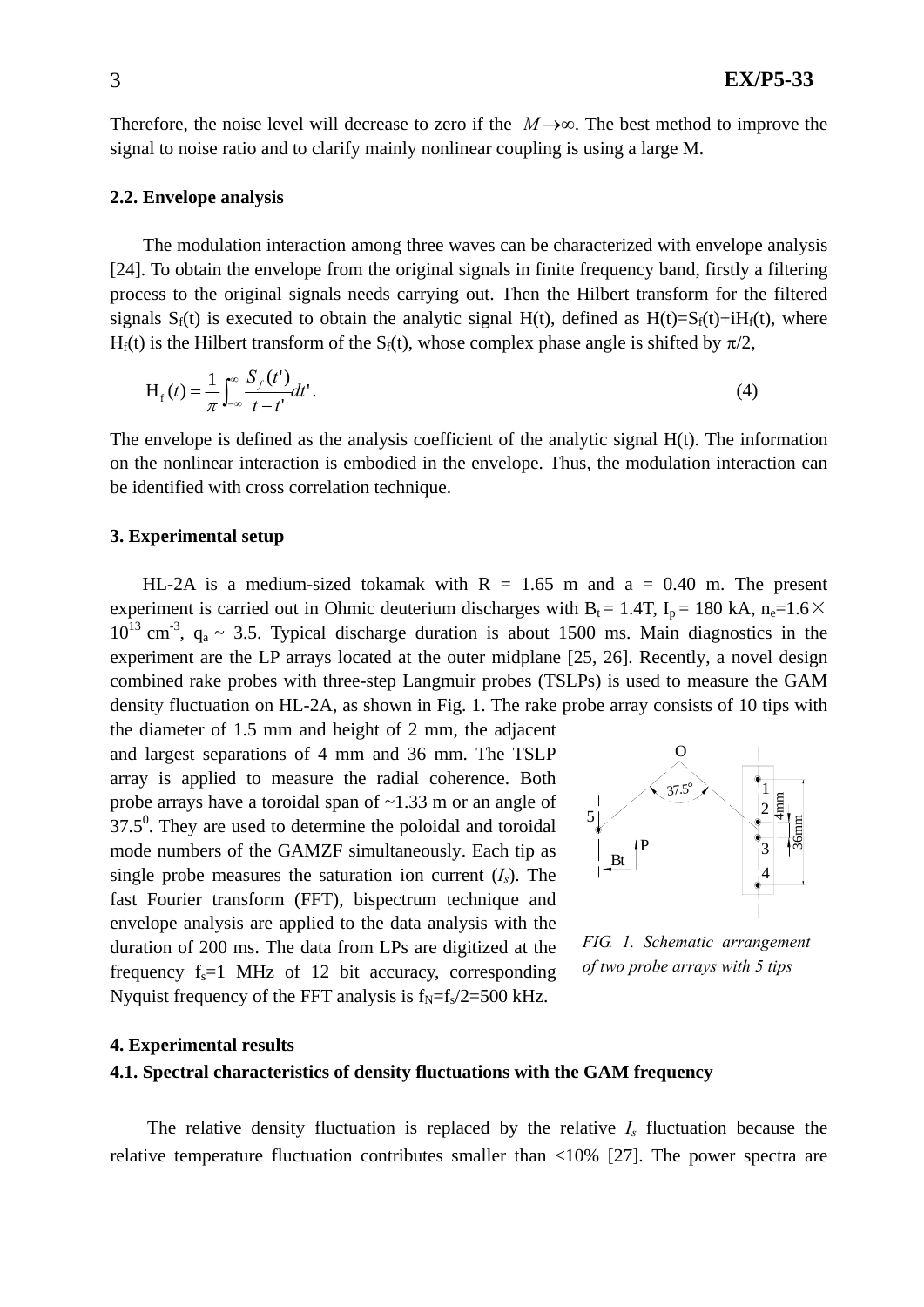obtained by an FFT of 1024 points (0.98 kHz frequency resolution) with 50% overlapping of Hanning window. Subtraction of the linear trend and multiplication by the window functions are performed prior to the FFT. The auto power spectra (APS) of the density and poteontail fluctuations in shot  $8847$  are shown in Figs.  $2(a)$ and 2(b). There are three peaks in the APS. The first peak at the 2.5 kHz is clear in Fig. 2(a), but it is ambiguous in Fig. 2(b), corresponding to the LFZF [21]. The second appears in the density and potential spectra with a frequency of 9.8 kHz, consistent with the frequency predicted by the GAM theory [2, 28],



*FIG. 2. Auto power spectra of*  $I_s(a)$  *and*  $V_f$ *(b), coherence between*  $I_s$  *and*  $V_f$  *(c), corresponding phase shift spectra (d).* 

 $f_{\text{GAM,th}} = ((T_i + T_e)/M_i)^{1/2}/(2\pi R)(1 + 1/(2q^2)) = 9.0 \text{ kHz},$ 

where  $M_i$  is the ion mass,  $T_i$  is assumed to equal  $T_e$ , and  $T_e = 48$  eV is local electron temperature measured at r/a=0.95. The full width at half magnitude (FWHM) of the density fluctuation is Δf  $= 3.9$  kHz, corresponding lifetime is  $\sim 256 \mu s$ . The relative amplitude of the GAM density fluctuation near outer midplane is estimated as 0.02% with the HFAT envelope amplitude  $\widetilde{n}_{GAM}^{em}$  /  $\widetilde{n}_e = 0.4\%$  in 100-450 kHz multiplying total density fluctuation  $\widetilde{n}_e / \overline{n}_e = 5\%$ , while it is predicted as  $\tilde{n}_{\text{GAM}}^{\text{the}}/n_e = -\sqrt{2}k_r\rho_i(e\tilde{\phi}/T_e)\sin\theta = 0.03\%$  by the GAM theory using the following parameters:  $k_r \rho_i = 0.07$ ,  $e\phi / T_e = 6.2\%$ , and  $\theta = 2.7^\circ$ . Both theoretical and experimental amplitudes are in qualitative agreement. The last peak in density spectrum with wide frequency range in 20-80 kHz is labeled as quasi-coherent mode of ambient turbulence [29]. The coherency between  $I_s$  and  $V_f$  is shown in Fig. 2(c). The coherence at the GAM frequency

reaches 0.8, which is higher than that of broadband fluctuations in 20-80 kHz. The phase shift at GAM frequency given in Fig. 2(d) is about  $0.45\pi$ , close to theoretical prediction of  $0.5\pi$ .

Using the two-point correlation technique [19], the local mode number-frequency spectra for  $I_s$  fluctuations, i.e.,  $S(m,f)$  and  $S(n,f)$ , have been estimated. Tips 1 and 4 are used to evaluate poloidal mode number m, while tips 2 and 5 for toroidal mode number n, i.e.  $m = k_{\theta} d_{\theta} / \theta_{14}$ , *n = k<sub>φ</sub>*  $d_{\varphi}/\Phi_{25}$ , where  $d_{\theta}$  is poloidal distance,  $\theta_{14}$  is the poloidal angle between tips 1 and 4. The Contour plots of  $S(m,f)$  and  $S(n,f)$  are shown in Fig. 3. It is clear that the



*FIG. 3. Mode number-frequency spectra S(m,f) and S(n,f) of Is fluctuations.*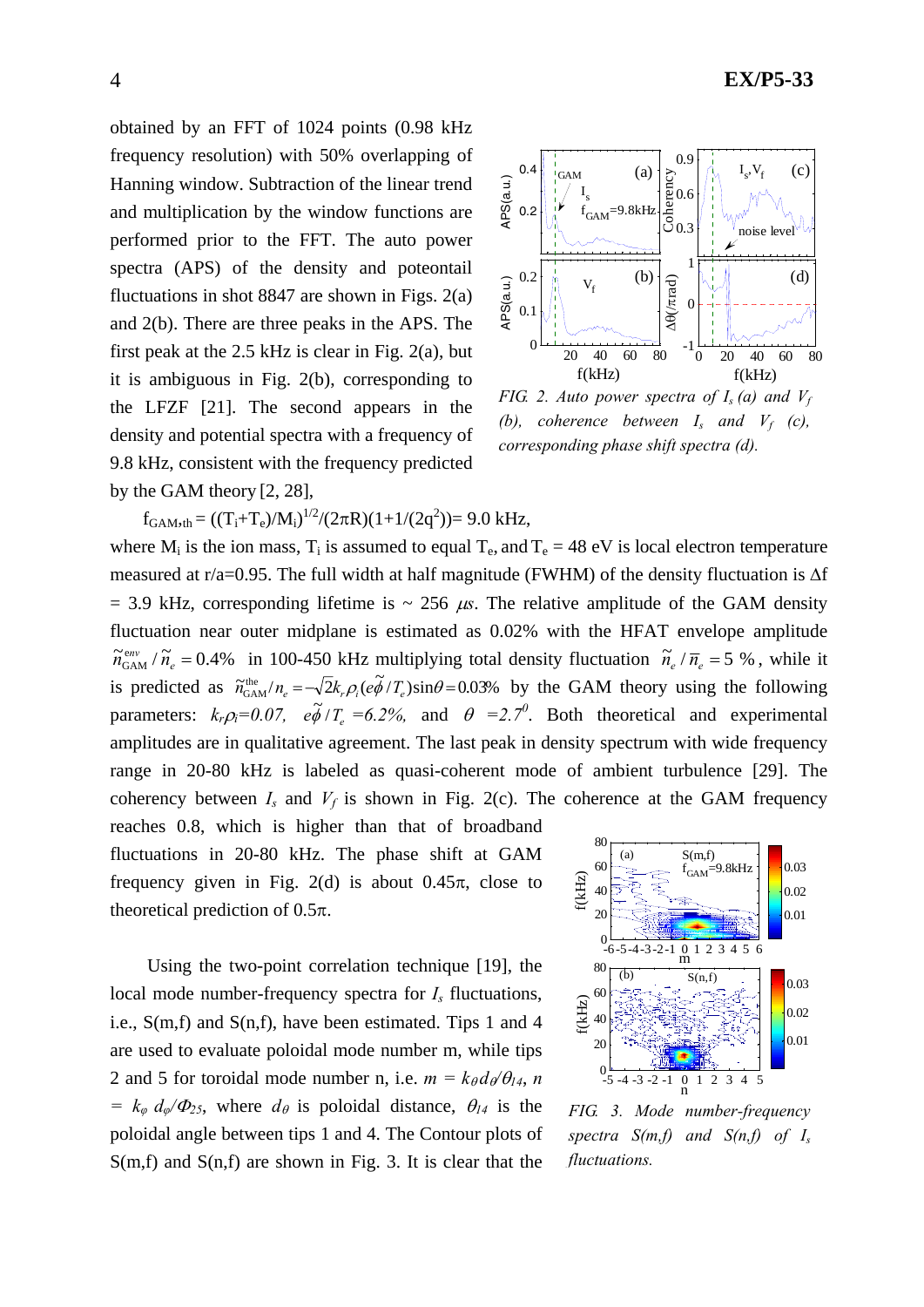spectrum  $S(m, f)$  concentrates in the region of  $9 \le f \le 13$  kHz and  $0 \le m \le 2$ . The ambient density turbulence is observed to propagate in the electron diamagnetic direction in the frequency range of 20<*f*<60 kHz with mode number -6<*m*<-2, as shown in Fig. 3(a). The slope of the frequency *f* versus the wave vector (*k* ∼ *m*) denotes the poloidal velocity. Toroidal mode number is estimated with the same method, as shown in Fig. 3(b). The GAM spectrum *S(n,f)* appears in the region of  $9 < f < 13$  kHz and  $0 < n < 0.2$ . The spectral averaged wave-number  $k_m$  and its width  $\Delta k$  for  $I_s$  fluctuations has been evaluated from the spectrum  $S(k, f)$ , i.e.,  $k = k_m \pm \Delta k$ . The poloidal and toroidal wave numbers are estimated to be  $k_{\theta} = (3.5 \pm 1.6) \times 10^{-2}$  cm<sup>-1</sup> and  $k_{\phi} = (2 \pm 3)$  $\times 10^{-4}$  cm<sup>-1</sup>, the corresponding poloidal and toroidal mode numbers are  $m = 1.2 \pm 0.4$  and  $n =$ 0.036±0.039. In another discharge without potential measurement, the mode numbers of the GAM density fluctuations are given as  $m = -0.73 \pm 0.65$  and  $n = 0.035 \pm 0.04$ . Similarly, the mode numbers for the GAM potential fluctuations are  $m = 0.23 \pm 0.36$  and  $n = 0.04 \pm 0.04$ .

### **4.2. Bispectral analysis of generation mechanism of GAM density fluctuation**

It has been predicted that the ZF energy originates from the three-wave coupling of ambient turbulence. This energy cascade process can be observed with bispectral analysis. The squared bicoherence  $b^2$  (f<sub>1</sub>, f<sub>2</sub>), an indicator of nonlinear coupling, is calculated with the frequency resolution of  $\Delta f = 0.98$  kHz. Figure 4(a) shows the squared auto-bicoherence of Is, which is plotted in the region between the lines of the  $f_1-f_2=0$  and  $f_1+f_2=0$  in the  $f_1-f_2$  plane. Positive and negative  $f_2$  mean the regions of the  $f = f_1 + |f_2|$  and  $f = f_1 - |f_2|$ , respectively. The graph is symmetric with respect to the line  $f_1 - f_2 = 0$  ( $f_2 > 0$ ) and the line  $f_1+f_2 = 0$  ( $f_2<0$ ). The intensity of the bicoherence is expressed with different colors. It is clear that the values of  $b^2$  (f<sub>1</sub>,f<sub>2</sub>) at f<sub>3</sub>=f<sub>1</sub>+f<sub>2</sub>=9.8 kHz and

 $f_2=\pm 9.8$  kHz are larger than those at other frequencies. The values of  $b^2(f_1, f_2)$  are 0.08-0.12 around the f<sub>3</sub>=9.8 kHz and about 0.01 at other frequencies, which are larger than the noise level given by 1/M=0.0034. Therefore, strongly nonlinear coupling is detected in the frequency range of  $f_1+f_2 = 9.8$  kHz, 20 kHz < $f_2$  < 80 kHz, indicating crucially nonlinear interaction between the GAM and ambient turbulence. Figure 4(b) shows the summation of the squared auto-bicoherence  $b_s^2(f)$ , computed with the same frequency resolution and realizations. The summation is performed for a given frequency. A prominent peak appears at  $f_{GAM}$  =



*FIG. 4. (a) The squared auto-bicoherence b<sup>2</sup>*  $(f_1, f_2)$  plotted in the  $f_1-f_2$  plane, (b) summed *bicoherence*  $b_s^2(f)$ .

*The intensity of the squared bicoherence is represented in the color bar. The noise level is 3.4*×*10-3, indicated by red dotted line.*



*FIG.* 5. The summed bicoherence  $b_s^2(f)$ *of density fluctuation with 3 poloidal separations.*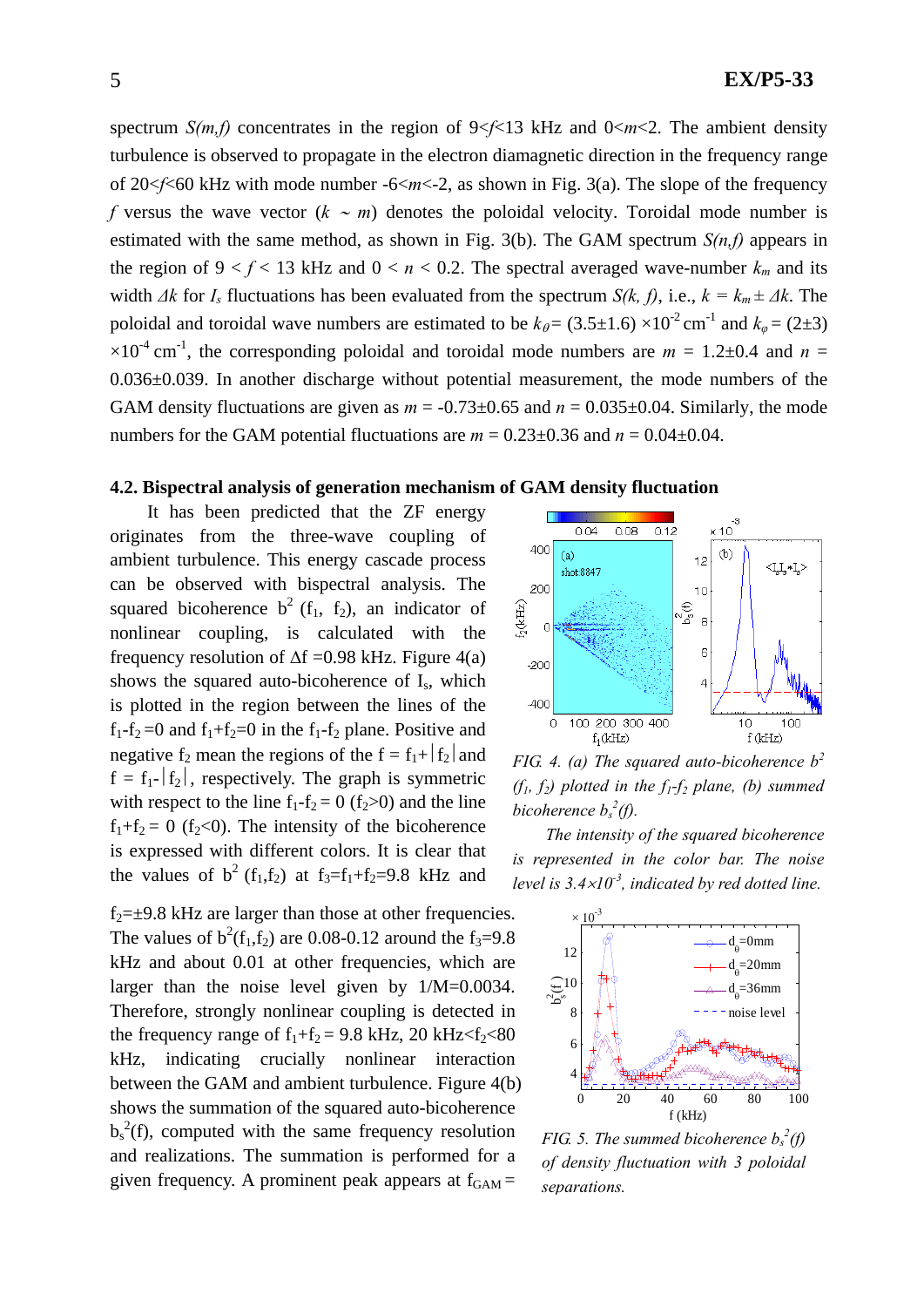9.8 kHz, implying that strongly nonlinear coupling between the GAM and ambient turbulence is a plausible mechanism for GAM generation. The maximum value is about 0.013, which is obvious over the statistical noise level of 0.0034. The second peak appears at the frequency of 55 kHz, which is related to quasi-mode (QM), whose mechanism is under investigation [29].

The summed bicoherence  $b^2(f)$  is the best candidate to characterize the relation between GAM intensity and its spatial scale. The bicoherence spectra have three obvious peaks at the GAM frequency with 3 poloidal separations, as shown in Fig. 5. The peak values at the GAM frequency are 0.013, 0.011, and 0.006, respectively. The coupling intensity decreases with the increase of poloidal separations. A plausible explanation is that the density perturbations with small scales mainly contribute to the generation of GAM density fluctuations through nonlinear three wave coupling. This result is consistent with the inverse cascade [30], which results in the generation of large scale zonal flow through three-wave interaction.

### **4.3. Relation between the GAM and the HFAT**

The envelope analysis is used to identify the modulation interaction between the GAM and the HFAT. The coherency spectra of *Is* and its envelope in 200-450 kHz at three different poloidal separations are plotted in Fig. 6(a), where the three curves are for  $I_{s1}$  and envelope of *Is1*, *Is1* and envelope of *Is3* with 20 mm poloidal separation, and *Is1* and envelope of *Is4* with 36 mm poloidal separation, respectively. The coherency between the original signal *Is* and its envelope is high at  $f_{GAM}$  $= 9.8$  kHz, indicating that the high frequency component of



*FIG. 6. (a) Coherency spectra of Is and its envelope in 200-450 kHz at different poloidal separations, (b) the corresponding phase spectra, (c) filtered signal in 200-450 kHz and its envelope indicated by red solid line, (d) temporal evolution of GAM and band-pass filtered envelope (7.8-11.7 kHz) of ambient turbulence.* 

the density fluctuations strongly correlates with the GAM. The corresponding phase spectra show that the phase shifts between the *Is* and its envelopes with different poloidal separations are about  $0.9\pi$  at the GAM frequency, as shown in Fig. 6(b), which means that the GAM density fluctuations can regulate the HFAT, being similar to the GAM potential modulation. The correlation between the GAM and the high frequency component of density fluctuation is also observed in its temporal evolution. Figure 6(c) shows the filtered signal of *Is* in 200-450 kHz and its envelope. The GAM and its envelope with the band-pass of 7.8-11.7 kHz are shown in Fig. 6(d). It is clear that the envelope of band-pass *Is* fluctuations delays the GAM by an angle close to  $\pi$ , implying that the envelope modulation of high-frequency density fluctuation is caused by the GAM. This result confirms that the nonlinear coupling between the GAM and the HFAT does exist in density and potential fluctuations.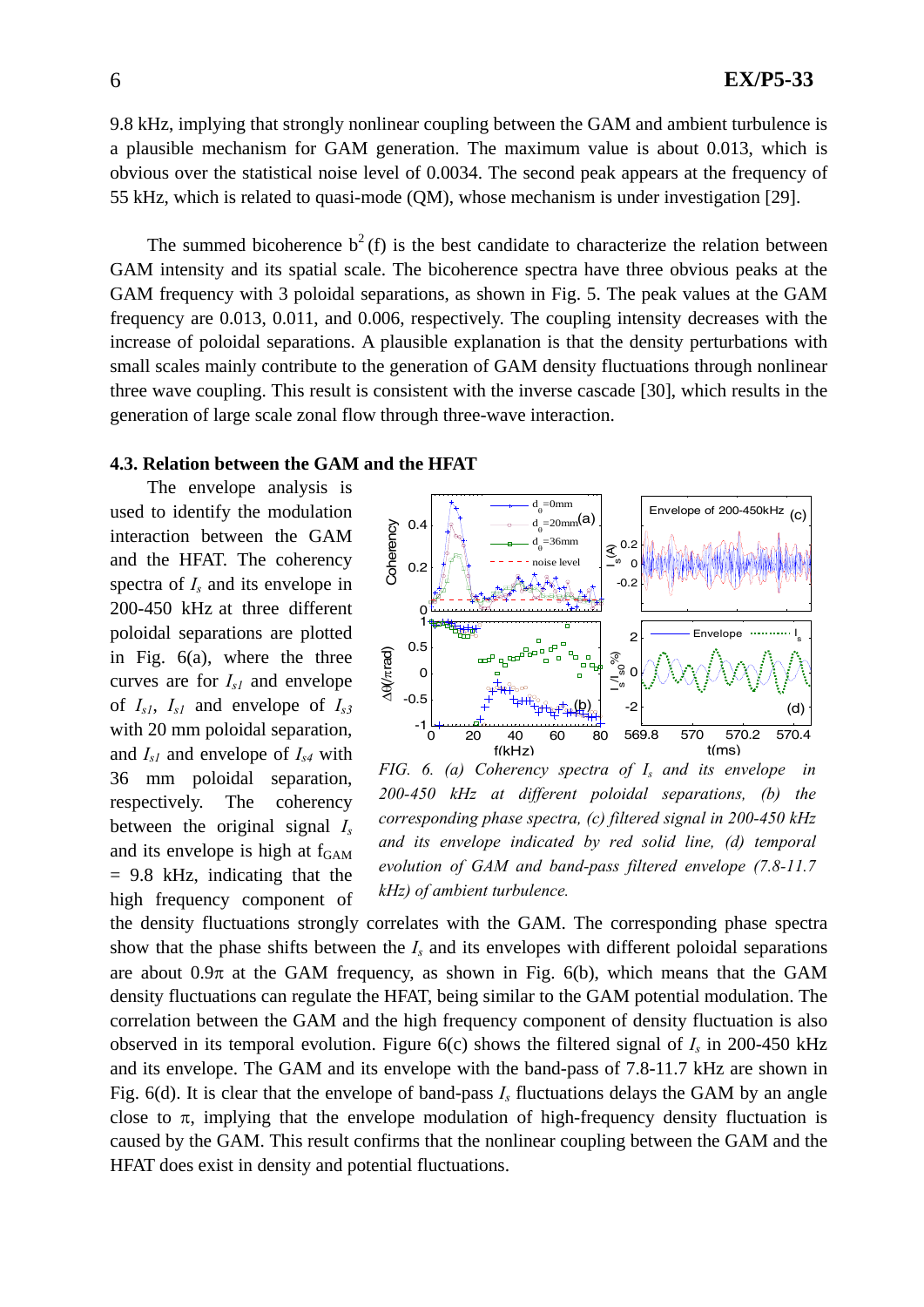The radial velocity of the GAM is dominated by poloidally electric field  $(E_{\theta})$ . Figure 7(a) shows the APS of the  $E_{\theta}$  envelope of the HFAT (200-450) kHz). A noticeable peak at *fGAM* ∼ 9.8 kHz appears in the spectrum. When the filtered band-pass is the wider, the peak becomes the higher, but it does not change the GAM frequency. The coherency between  $I_s$  and the envelope of  $E_{\theta}$  is demonstrated in Fig. 7(b). A coherent peak appears at the GAM frequency, obviously over noise level of 0.06. Corresponding phase shift is about  $0.9\pi$ , as shown in Fig. 7(c), which confirms the modulation interaction between the GAM and the HFAT. This observation has been exhibited in potential fluctuation and is consistent with theoretical prediction. The significant coupling between  $E_{\theta}$  and  $I_s$  is expected existence in bispectrum.



*FIG. 7. (a) Auto-power spectrum of the envelope of high frequency component*   $(200-450 \text{ kHz})$  in  $E_{\theta}$  (b) the coherency *spectrum of I<sub>s</sub> and the envelope of*  $E_{\theta}$ *, (c) corresponding phase shift spectrum.*

#### **5. Summary**

The density fluctuations with typical GAM frequency of  $f_{GAM}$ ∼9.8 kHz are observed at the radius r/a=0.95 on the HL-2A tokamak, whose main characteristics have been identified with novel combination of rake and three-step probe arrays. The noticeable peaks at the GAM frequency simultaneously appear in density and potential fluctuations. The mean relative amplitude of the density fluctuation within the FWHM at the GAM frequency is 0.036% near outer midplane, which is consistent with the theoretical prediction (~0.03%)*.* The poloidal and toroidal mode numbers derived from saturation ion currents for two discharges are estimated to be  $m = 1.2 \pm 0.4$  and  $n = 0.036 \pm 0.039$  as well as  $m = -0.73 \pm 0.65$  and  $n = 0.035 \pm 0.04$  with two-point correlation technique, respectively. The results are close to the mode numbers of theoretical prediction for the GAM density fluctuations  $(m = 0 \text{ or } \pm I \text{ and } n = 0)$ . Meanwhile, the mode numbers for the GAM potential fluctuations are calculated to be  $m = 0.23 \pm 0.36$  and *n*  $= 0.04\pm0.04$  with the same technique, which are good agreement with theoretic prediction (m = 0 and  $n = 0$ ) as well.

The nonlinear coupling between the GAM and ambient turbulence is explored with bispectral analysis. The auto-bicoherence of saturation ion currents shows a noticeable peak under the frequency conditions of  $f_{GAM} = f_1 + f_2 = 9.8$  kHz and  $20 < f_1 < 250$  kHz, which implies strongly nonlinear interactions between the GAM and ambient turbulence. The summed bicoherence under the fixed frequency  $f = f_{GAM}$  has also a peak with the GAM frequency of  $f_{GAM}$  = 9.8 kHz, suggesting that three-wave interaction is a plausible mechanism to generate the GAM, whose driven energy comes from drift wave turbulence. It is noticed that there is a broad-peak (30-80 kHz) in summed bicoherence, which may be generated from the nonlinear interaction among different frequency components. More examination for the mechanism is our future work.